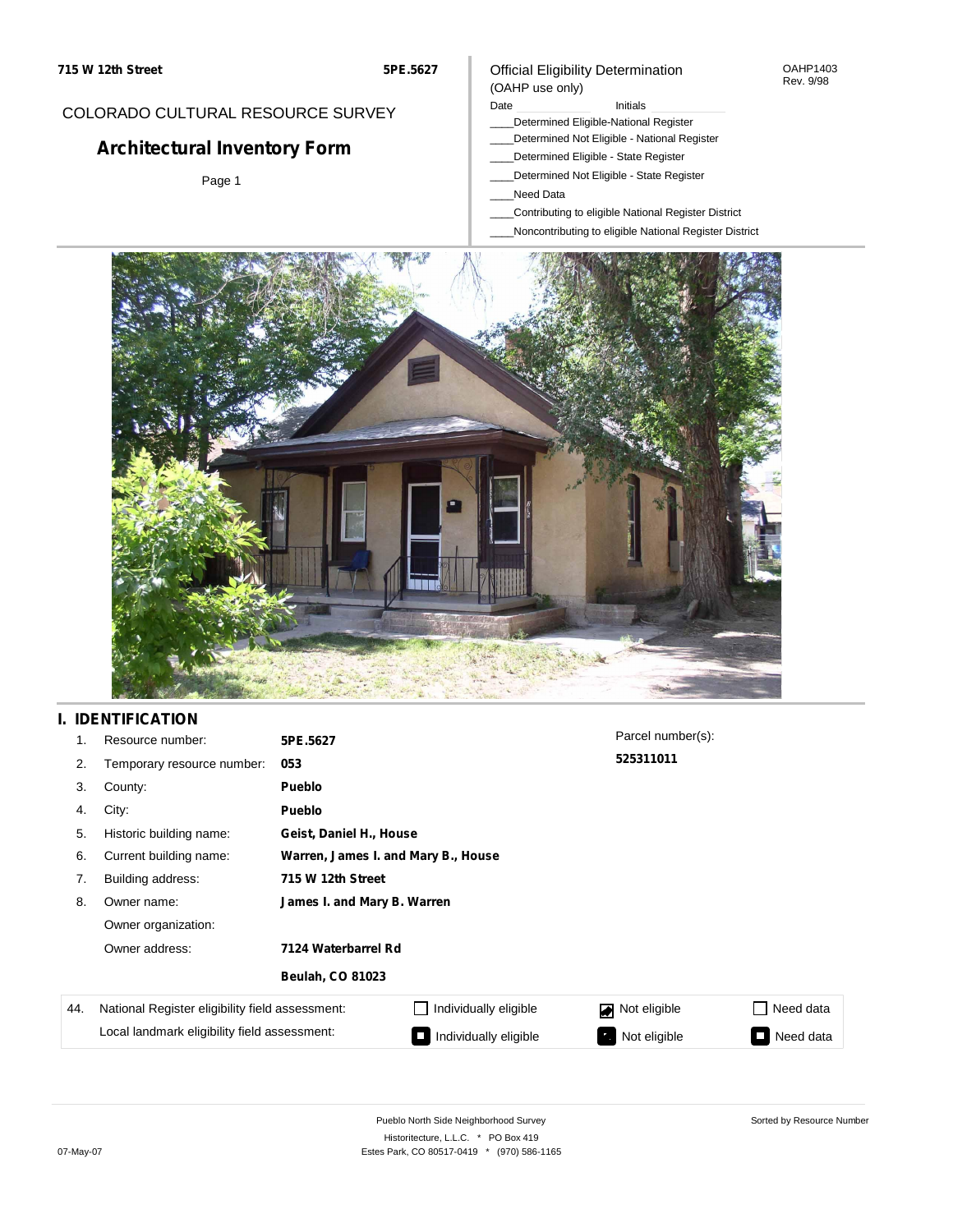Sorted by Resource Number

## **Architectural Inventory Form**

Page 2

## **II. GEOGRAPHIC INFORMATION**

| 9.  | P.M.                    |     | 6th             |              | Township:                            |  |       | <b>20S</b> |    |               | Range:    |                   | 65W |         |
|-----|-------------------------|-----|-----------------|--------------|--------------------------------------|--|-------|------------|----|---------------|-----------|-------------------|-----|---------|
|     |                         | NE. | 1/4             | of <b>SE</b> | 1/4                                  |  | of NE | 1/4        | of | <b>SW</b> 1/4 |           | of Section        |     | 25      |
|     | 10. UTM reference zone: |     |                 |              | 13                                   |  |       |            |    |               |           |                   |     |         |
|     | Easting:                |     |                 |              | 533543                               |  |       |            |    |               | Northing: |                   |     | 4236537 |
| 11. |                         |     | USGS quad name: |              | <b>Northeast Pueblo</b>              |  |       |            |    |               | Scale:    |                   |     | 7.5     |
|     | Year:                   |     |                 |              | 1961 (Photorevised 1970 and<br>1974) |  |       |            |    |               |           |                   |     |         |
| 12. | $Lot(s)$ :              |     |                 |              | Lot 11; Block 2                      |  |       |            |    |               |           |                   |     |         |
|     | Addition:               |     |                 |              | <b>Craig's Addition</b>              |  |       |            |    |               |           | Year of addition: |     | 1871    |

13. Boundary description and justification:

The parcel, as described above, contains but does not exceed the land historically associated with this property.

Metes and bounds exist:

П

## **III. ARCHITECTURAL DESCRIPTION**

| 14. | Building plan (footprint, shape):    | <b>Rectangular Plan</b>              |                       |
|-----|--------------------------------------|--------------------------------------|-----------------------|
|     | Other building plan descriptions:    |                                      |                       |
| 15. | Dimensions in feet (length x width): | 1,011 square feet                    |                       |
| 16. | Number of stories:                   | 1                                    |                       |
| 17. | Primary external wall material(s):   | <b>Stucco</b>                        | Other wall materials: |
|     |                                      |                                      |                       |
| 18. | Roof configuration:                  | <b>Gabled Roof/Cross Gabled Roof</b> |                       |
|     | Other roof configurations:           |                                      |                       |
| 19. | Primary external roof material:      | <b>Asphalt Roof/Composition Roof</b> |                       |
|     | Other roof materials:                |                                      |                       |
| 20. | Special features:                    | Fence                                |                       |
|     |                                      | Chimney                              |                       |
|     |                                      | Porch                                |                       |
|     |                                      | Window/Seamental Arch                |                       |

### 21. General architectural description:

Oriented to the south, this house rests on a sandstone foundation, covered with tan-painted stucco. Tan-painted stucco clads the exterior walls. Windows are 1-over-1-light, double-hung sash, with white vinyl frames. Most are smaller than the original **window openings, with brown-painted plywood compensating for the difference. The larger window openings appear between** brown-painted concrete sills and segmental arches. A porch extends across nearly the entire front (south) façade. A hipped roof covers the porch corresponding the front- (south-) facing gable. It has a concrete floor, and wrought-iron supports and railing. Approaching the porch at the center of its roofed portion are 2 concrete steps, with rounded corners. The principal doorway opens in the center of the portion of the house below the front (south-facing) gable. It hosts a brown-painted wood slab door, opening behind a white, aluminum-frame storm door. The transom above the door has been boarded shut. Another doorway opens east of center in the rear (north) elevation. It has a brown-painted, wood-framed storm door, which has been boarded shut with plywood. Above the door is a front-gabled hood, on simple knee brackets. This doorway provides access to a concrete patio. Brown-gray asphalt shingles cover the front-gabled roof, and the eaves are boxed, with brown-painted wood fascia and soffit. Brick chimneys protrude from the center of the main roof and at the center of a front-gabled room protruding **from the rear (north) elevation.**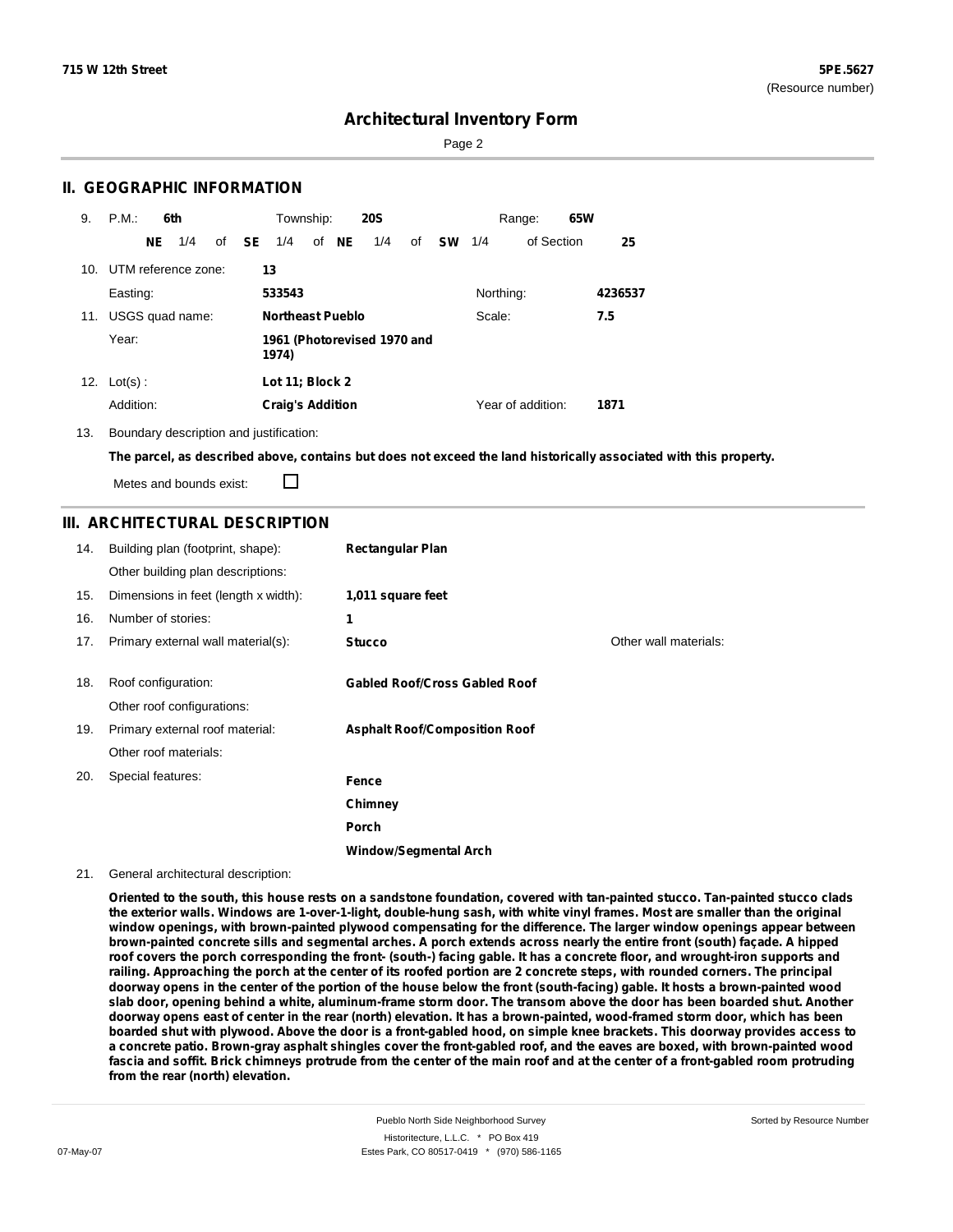Page 3

- Architectural style: 22. **Other Style**
	- Other architectural styles: **Front-Gabled, Masonry Box**

Building type:

23. Landscape or special setting features:

This property is located on terrain sloping downward from north to south, with an elevation of around 4,700 feet above mean sea level. The neighborhood features modest, one- and two-story houses. This property is located on the north side of West 12th Street, an east-west-oriented thoroughfare. It is situated between 711 W 12th Street, to the east, and 717 West 12th Street, to the west. A grass strip separates the sidewalk from the street. Surrounding the house is a planted-grass yard, with mature landscaping. A gravel and packed-earth driveway from West 12th Street leads to parking area at the southeast corner of the **house. Enclosing the back yard is a combination of woven-wire, chain-link, and wood privacy fences.**

24. Associated buildings, features or objects: **No associated buildings identified.**

### **IV. ARCHITECTURAL HISTORY**

| 25. | Date of Construction:  | Estimate:       | 1890                                                                                                                                                    | Actual:                                                                                       |
|-----|------------------------|-----------------|---------------------------------------------------------------------------------------------------------------------------------------------------------|-----------------------------------------------------------------------------------------------|
|     | Source of Information: |                 | Sanborn Fire Insurance Maps (for Pueblo, Colorado). New York: Sanborn Map and<br>Publishing Co., 1883, 1886, 1889, 1893, 1904-05, 1904-51, and 1904-52. |                                                                                               |
| 26. | Architect:             | unknown         |                                                                                                                                                         |                                                                                               |
|     | Source of information: |                 |                                                                                                                                                         |                                                                                               |
| 27. | Builder:               | Daniel H. Geist |                                                                                                                                                         |                                                                                               |
|     | Source of information: |                 | Co. consulted 1886 through 2003.                                                                                                                        | Pueblo City Directory. Pueblo, Co.; Salt Lake City; Kansas City, Mo.; and others: R.L. Polk & |
| 28. | Original Owner:        | Daniel H. Geist |                                                                                                                                                         |                                                                                               |
|     | Source of information: |                 | Co. consulted 1886 through 2003.                                                                                                                        | Pueblo City Directory. Pueblo, Co.; Salt Lake City; Kansas City, Mo.; and others: R.L. Polk & |

29. Construction history:

According to Pueblo County tax records, this building was constructed in 1900. However, city directories and Sanborn insurance maps suggest that this building existed around 1890. An analysis of the form, style, and materials corroborate a circa 1890 date of construction. This house was originally constructed as a front-gabled box with a longer and narrower front-gabled wing to the north. Flanking either side of this wing were porches. By 1904, the northeast portion of the east-facing porch was enclosed. Prior to 1951, the side-gabled addition was constructed on the west elevation. The original front porch and many of the windows were replaced sometime after 1970. Stucco was most over the original masonry walls at most likely the same time **(after 1970).**

30. Location: **original** Date of move(s):

### **V. HISTORICAL ASSOCIATIONS**

| 31. | Original use(s):     | <b>Single Dwelling</b> |
|-----|----------------------|------------------------|
| 32. | Intermediate use(s): | <b>Single Dwelling</b> |
|     | 33. Current use(s):  | <b>Single Dwelling</b> |
|     | 34. Site type(s):    | <b>Residence</b>       |

35. Historical background:

This house was originally addressed as 713 West 12th Street and was constructed around 1890 by its first resident, contractor Daniel H. Geist. He was born in Pennsylvania in 1822. In 1877, he married his wife, Jane, who was born in New York in 1834.

Around 1905 the owner and resident was attorney Judson A. Wann. He lived here with his wife, Ella Wann, and son, Ralph J. Wann. Judson Wann appears to have died prior to 1910, when Ralph became head of the household. Ralph Wann was a **reporter for the Pueblo Chieftain newspaper.**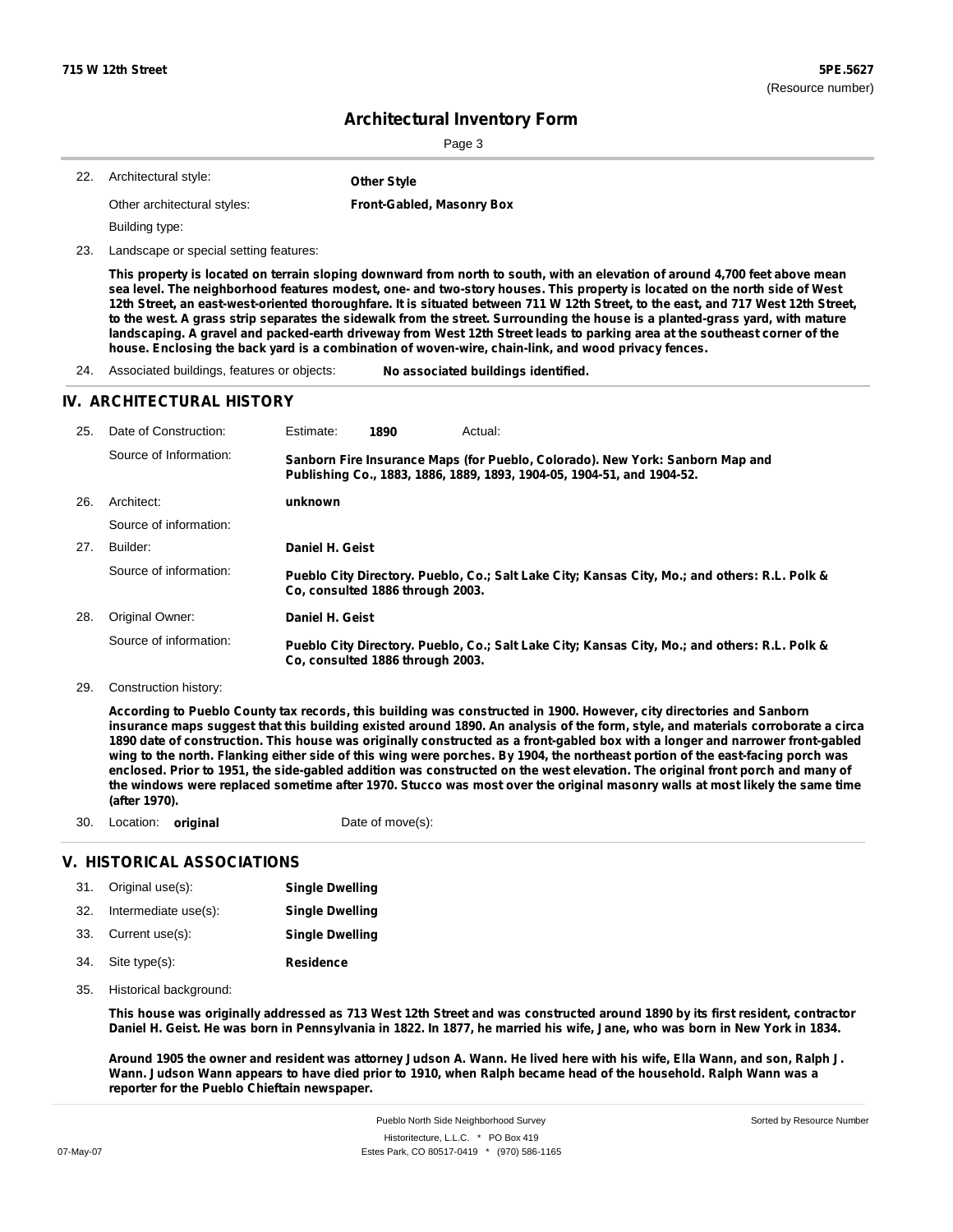Page 4

In 1914, George W. Ray lived here. The resident from 1919 through 1925 was H.A. Hiler. Hiram W. Hammond lived here around 1930. Around 1935, the address changed from 713 West 12th Street to 715 West 12th Street. At that time, Addie Asher lived **here. She died in this house on April 1, 1936.**

In 1940, the resident was James E. Spell, followed by Charles A. Murrow in 1945. By 1955, the owner was Donald L. Robert, who **resided here through the 1960s.**

Ralph G. Ruybal purchased the property in 1978, selling it to George F. and Nancy E. Brooks. Stephen Eugene and E. Ann Mace bought the house and lot from the Brookses in 1989. Stephen Mace sold the property to Alexander Phillip Bonata in 1995. The A.P. and M.L. Bonata Trust sold the house and lot to James I. and Mary B. Warren, the current owners, in 2003.

36. Sources of information:

**Pueblo County Office of Tax Assessor. Property information card [internet].**

**Pueblo City Directory. Pueblo, Co.; Salt Lake City; Kansas City, Mo.; and others: R.L. Polk & Co, consulted 1886 through 2003.**

**"Asher (Addie)" [obituary]. Pueblo Chieftain, 2 April 1936, p. 2.**

**U.S. Census of 1900. Precinct 1, Pueblo, Pueblo County, Colorado. Series T623, roll 128, p. 10.**

**U.S. Census of 1910. Precinct 4, Pueblo, Pueblo County, Colorado. Series T624, roll 124, p. 136.**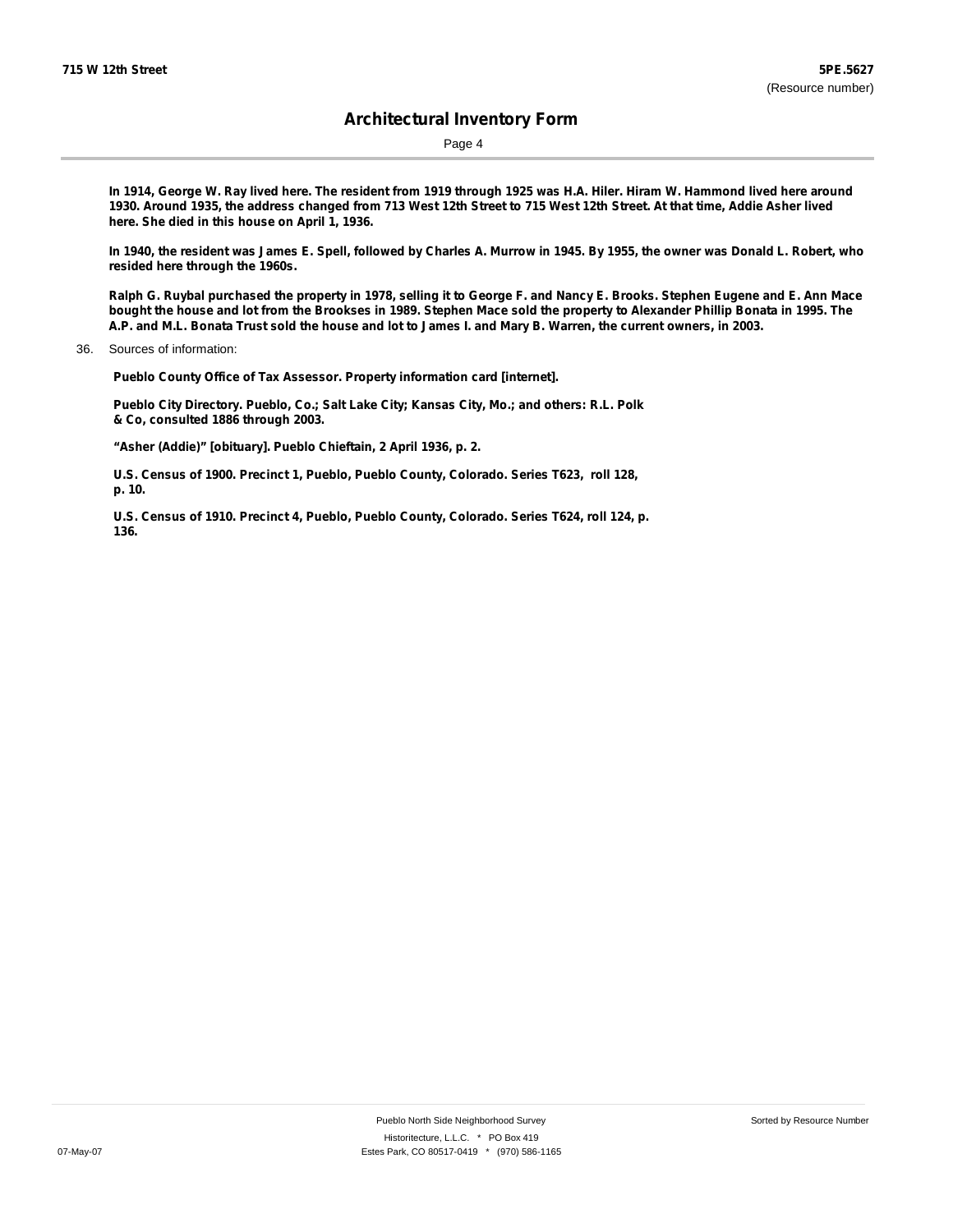÷

Sorted by Resource Number

# **Architectural Inventory Form**

Page 5

|     | <b>VI. SIGNIFICANCE</b>                                                                                                                                                                                                                                                                                                                                                                                                                                                                                                                                                                                                                                                                                                |  |  |  |  |  |  |  |  |
|-----|------------------------------------------------------------------------------------------------------------------------------------------------------------------------------------------------------------------------------------------------------------------------------------------------------------------------------------------------------------------------------------------------------------------------------------------------------------------------------------------------------------------------------------------------------------------------------------------------------------------------------------------------------------------------------------------------------------------------|--|--|--|--|--|--|--|--|
| 37. | Local landmark designation:<br>Yes $\Box$<br>No.                                                                                                                                                                                                                                                                                                                                                                                                                                                                                                                                                                                                                                                                       |  |  |  |  |  |  |  |  |
|     | Designation authority:                                                                                                                                                                                                                                                                                                                                                                                                                                                                                                                                                                                                                                                                                                 |  |  |  |  |  |  |  |  |
|     | Date of designation:                                                                                                                                                                                                                                                                                                                                                                                                                                                                                                                                                                                                                                                                                                   |  |  |  |  |  |  |  |  |
| 38. | Applicable National Register criteria:                                                                                                                                                                                                                                                                                                                                                                                                                                                                                                                                                                                                                                                                                 |  |  |  |  |  |  |  |  |
|     | A. Associated with events that have made a significant contribution to the broad pattern of our history.<br>l.<br>B. Associated with the lives of persons significant in our past.<br>$\Box$<br>C. Embodies the distinctive characteristics of a type, period, or method of construction, or represents the work<br>◙<br>of a master, or that possess high artistic values, or represents a significant and distinguished entity whose<br>components may lack individual distinction.<br>D. Has yielded, or may be likely to yield, information important in history or prehistory.<br>Qualifies under Criteria Considerations A through G (see manual).<br>Does not meet any of the above National Register criteria. |  |  |  |  |  |  |  |  |
|     | <b>Pueblo Standards for Designation:</b>                                                                                                                                                                                                                                                                                                                                                                                                                                                                                                                                                                                                                                                                               |  |  |  |  |  |  |  |  |
|     | 1a. History<br>Have direct association with the historical development of the city, state, or nation; or                                                                                                                                                                                                                                                                                                                                                                                                                                                                                                                                                                                                               |  |  |  |  |  |  |  |  |
|     | <u>1b. History</u><br>Be the site of a significant historic event; or<br>$\mathcal{L}_{\mathcal{A}}$                                                                                                                                                                                                                                                                                                                                                                                                                                                                                                                                                                                                                   |  |  |  |  |  |  |  |  |
|     | 1c. History<br>Have direct and substantial association with a person or group of persons who had influence on society.<br>$\blacksquare$                                                                                                                                                                                                                                                                                                                                                                                                                                                                                                                                                                               |  |  |  |  |  |  |  |  |
|     | 2a. Architecture<br>Embody distinguishing characteristics of an architectural style or type; or<br>$\overline{\phantom{a}}$                                                                                                                                                                                                                                                                                                                                                                                                                                                                                                                                                                                            |  |  |  |  |  |  |  |  |
|     | 2b. Architecture                                                                                                                                                                                                                                                                                                                                                                                                                                                                                                                                                                                                                                                                                                       |  |  |  |  |  |  |  |  |
|     | Be a significant example of the work of a recognized architect or master builder, or<br>$\sim$                                                                                                                                                                                                                                                                                                                                                                                                                                                                                                                                                                                                                         |  |  |  |  |  |  |  |  |
|     | 2c. Architecture<br>Contain elements of architectural design, engineering, materials, craftsmanship, or artistic merit which represent a<br>О<br>significant or influential innovation;                                                                                                                                                                                                                                                                                                                                                                                                                                                                                                                                |  |  |  |  |  |  |  |  |
|     | 2d. Architecture                                                                                                                                                                                                                                                                                                                                                                                                                                                                                                                                                                                                                                                                                                       |  |  |  |  |  |  |  |  |
|     | Portray the environment of a group of people or physical development of an area of the city in an era of history<br>$\Box$<br>characterized by a distinctive architectural style.                                                                                                                                                                                                                                                                                                                                                                                                                                                                                                                                      |  |  |  |  |  |  |  |  |
|     | 3a. Geography                                                                                                                                                                                                                                                                                                                                                                                                                                                                                                                                                                                                                                                                                                          |  |  |  |  |  |  |  |  |
|     | Have a prominent location or be an established, familiar, and orienting visual feature of the contemporary city, or                                                                                                                                                                                                                                                                                                                                                                                                                                                                                                                                                                                                    |  |  |  |  |  |  |  |  |
|     | 3b. Geography<br>Promote understanding and appreciation of Pueblo's environment by means of distinctive physical characteristics<br>or rarity; or                                                                                                                                                                                                                                                                                                                                                                                                                                                                                                                                                                      |  |  |  |  |  |  |  |  |
|     | 3c. Geography<br>Make a special contribution to Pueblo's distinctive character.<br>$\sim$                                                                                                                                                                                                                                                                                                                                                                                                                                                                                                                                                                                                                              |  |  |  |  |  |  |  |  |
|     | Not Applicable                                                                                                                                                                                                                                                                                                                                                                                                                                                                                                                                                                                                                                                                                                         |  |  |  |  |  |  |  |  |
|     | Does not meet any of the above Pueblo landmark criteria.<br>$\overline{\phantom{a}}$                                                                                                                                                                                                                                                                                                                                                                                                                                                                                                                                                                                                                                   |  |  |  |  |  |  |  |  |
| 39. | Area(s) of Significance:<br><b>Architecture</b>                                                                                                                                                                                                                                                                                                                                                                                                                                                                                                                                                                                                                                                                        |  |  |  |  |  |  |  |  |
| 40. | Period of Significance:<br>ca. 1890                                                                                                                                                                                                                                                                                                                                                                                                                                                                                                                                                                                                                                                                                    |  |  |  |  |  |  |  |  |
| 41. | National:<br>Level of significance:<br>State<br>Local<br>П<br>м.                                                                                                                                                                                                                                                                                                                                                                                                                                                                                                                                                                                                                                                       |  |  |  |  |  |  |  |  |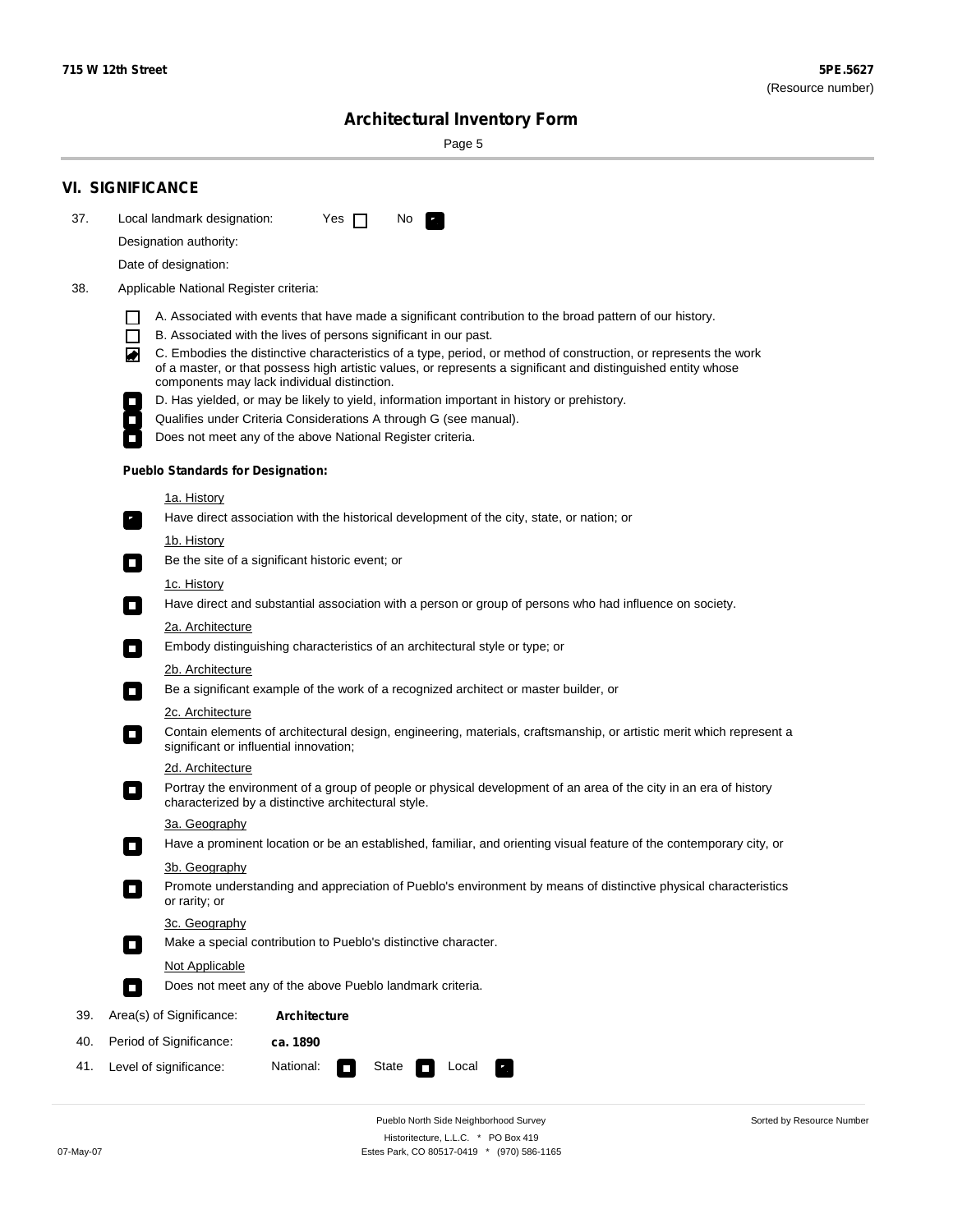Page 6

### 42. Statement of significance:

This property is historically significant under Pueblo Local Landmark criterion 1A for its association with the initial development of Pueblo's North Side Neighborhood. As well, the house is architecturally significant under National Register criterion C (Pueblo Local Landmark criterion 2A) as an intact example of a front-gabled, masonry form once common to the area and among the earliest domiciles constructed in this neighborhood. However, the levels of architectural and historical significance, combined with physical integrity, are not to the extent that this property would qualify for individual listing in the National Register of Historic Places, the Colorado State Register of Historic Properties, or as a City of Pueblo Landmark. **Nonetheless, it is most likely a contributing resource within any potential historic district.**

43. Assessment of historic physical integrity related to significance:

Constructed around 1890, this house exhibits a moderate level of physical integrity relative to the seven aspects of integrity as defined by the National Park Service and the Colorado Historical Society: location, setting, design, materials, workmanship, feeling, and association. Additions date to within the period of significance and are largely sympathetic of the original design, materials, and workmanship. However, the original porch and most windows have been replaced, removing **character-defining features. Nonetheless, the building retains sufficient physical integrity to convey its significance.**

### **VII. NATIONAL REGISTER ELIGIBILITY ASSESSMENT**

44. National Register eligibility field assessment: Local landmark eligibility field assessment:

45. Is there National Register district potential? Yes

**Pueblo's North Side Neighborhood represents the evolution of the city's professional middle and upper classes. Its diversity of architectural styles and forms directly represents the city's changing economic and cultural climates. As well, the neighborhood is distinctive because it appears to have evolved independently of the area's dominant industry, steel manufacturing.** Discuss:

 $\blacksquare$ 

 $No$ 

Yes Yes No

**Individually eligible Not eligible** Not eligible **Need data Individually eligible Not eligible Not eligible Need data** 

 $No$   $N/A$ 

 $N/A$   $\Box$ 

If there is National Register district potential, is this building contributing:



### **VIII. RECORDING INFORMATION**

| 47. | Photograph numbers): | <b>CD-ROM Photo Disc: North Side Photos</b><br>File Name(s): 12thstw715                                                       |
|-----|----------------------|-------------------------------------------------------------------------------------------------------------------------------|
|     | Negatives filed at:  | <b>Special Collections</b><br><b>Robert Hoag Rawlings Public Library</b><br>100 East Abriendo Avenue<br>Pueblo, CO 81004-4290 |
| 48. | Report title:        | <b>Pueblo North Side Neighborhood Survey</b>                                                                                  |
| 49. | $Date(s)$ :          | 06/20/05                                                                                                                      |
| 50. | Recorder(s):         | <b>Adam Thomas</b>                                                                                                            |
| 51. | Organization:        | Historitecture, L.L.C.                                                                                                        |
| 52. | Address:             | <b>PO Box 419</b>                                                                                                             |
|     |                      | Estes Park, CO 80517-0419                                                                                                     |
| 53. | Phone number(s):     | (970) 586-1165                                                                                                                |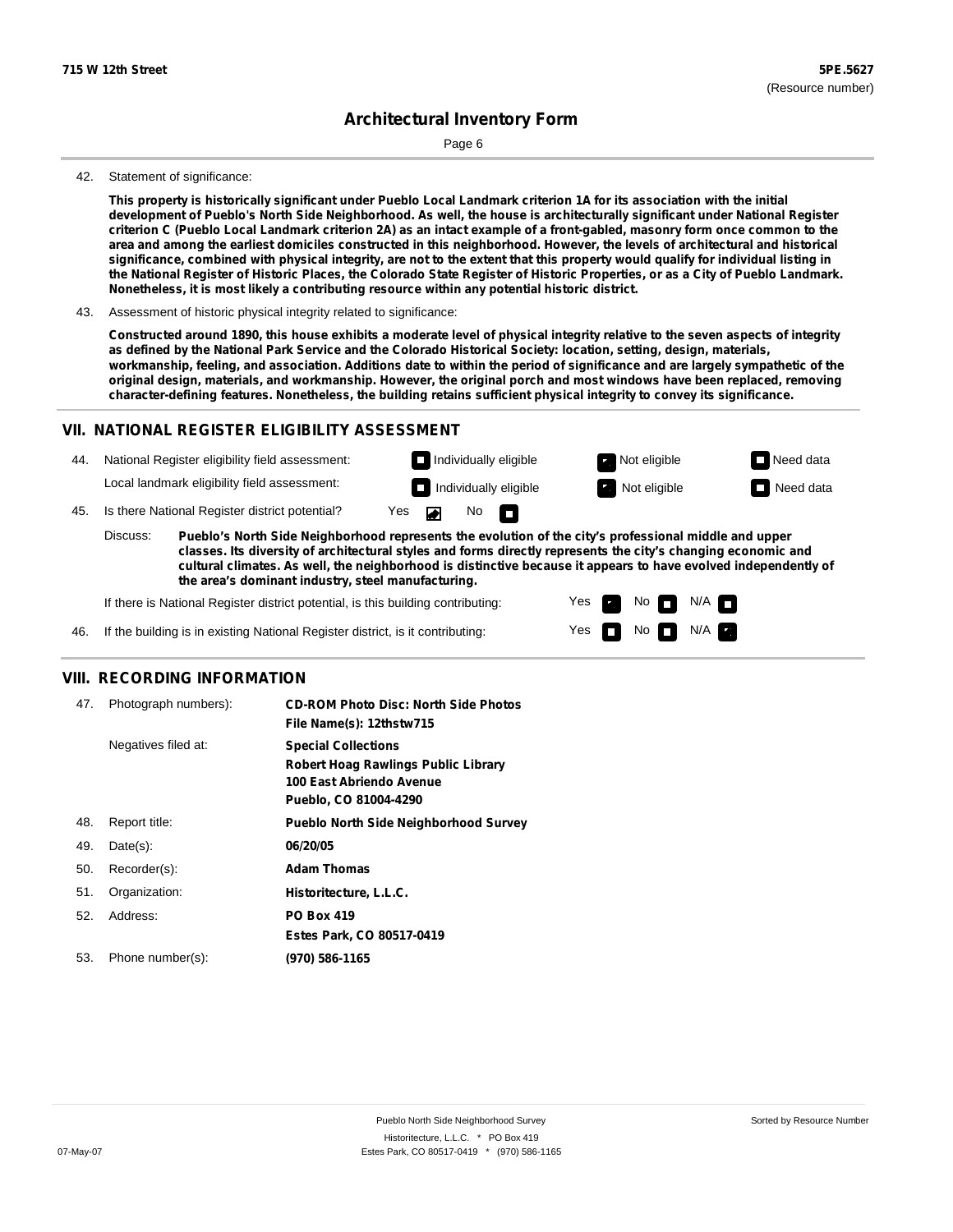Page 7